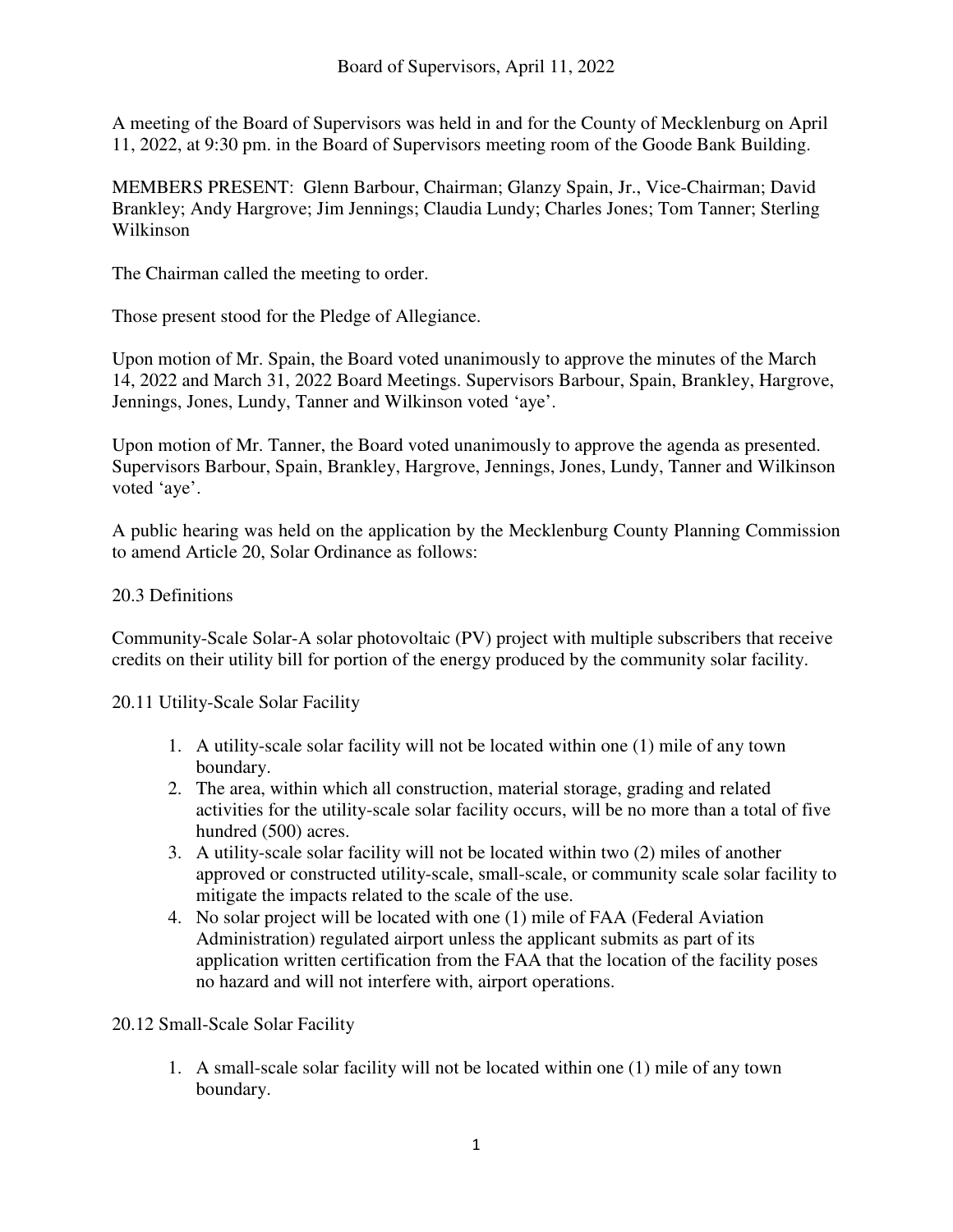- 2. The area, within which all construction, material storage, grading and related activities for the small-scale facility occurs, will be no more than a total of fifty (50) acres.
- 3. A small-scale solar facility will not be located within two (2) miles of another approved or constructed utility-Scale, small-scale, or community-scale solar facility to mitigate the impacts to the scale of the use.
- 4. No solar project will be located with one (1) mile of FAA (Federal Aviation Administration) regulated airport unless the applicant submits as part of its application written certification from the FAA that the location of the facility poses no hazard and will not interfere with, airport operations.
- 20.13 Community Scale-Solar Facility
	- 1. A community-scale solar facility will not be located within one (1) mile of any town boundary.
	- 2. The area, within which all construction, material storage, grading and related activities for the community-scale facility occurs, will be no more than a total of fifty (50) acres.
	- 3. A community -scale solar facility will not be located within two (2) miles of another approved or constructed utility-scale, small-scale, or community-scale solar facility to mitigate the impacts to the scale of the use.
	- 4. No solar project will be located with one (1) mile of FAA (Federal Aviation Administration) regulated airport unless the applicant submits as part of its application written certification from the FAA that the location of the facility poses no hazard and will not interfere with, airport operations.

Ms. Joyce French, Chase City resident addressed the Board. She stated that Mecklenburg County is the shining star of Southside Virginia, known for farmland being the cornerstone of the community and while maintaining that reputation, the industrial transformation came and the county succeeded in that as well. Ms. French stated that Mecklenburg has always had a vision of diversification. She stated that Microsoft provides a wonderful anchor for the county, but she does hope the Board will keep an open mind about adding energy production.

The public hearing was closed.

Upon a motion of Mr. Brankley, the Board voted unanimously to approve the application by the Mecklenburg County Planning Commission to amend Article 20, Solar Ordinance. Supervisors Barbour, Spain, Brankley, Hargrove, Jennings, Jones, Lundy, Tanner and Wilkinson voted 'aye'.

A public hearing was held on the application by the Mecklenburg County Planning Commission to amend The Mecklenburg County Comprehensive Plan, Land Use and Development as follows:

Small-Scale Solar Facility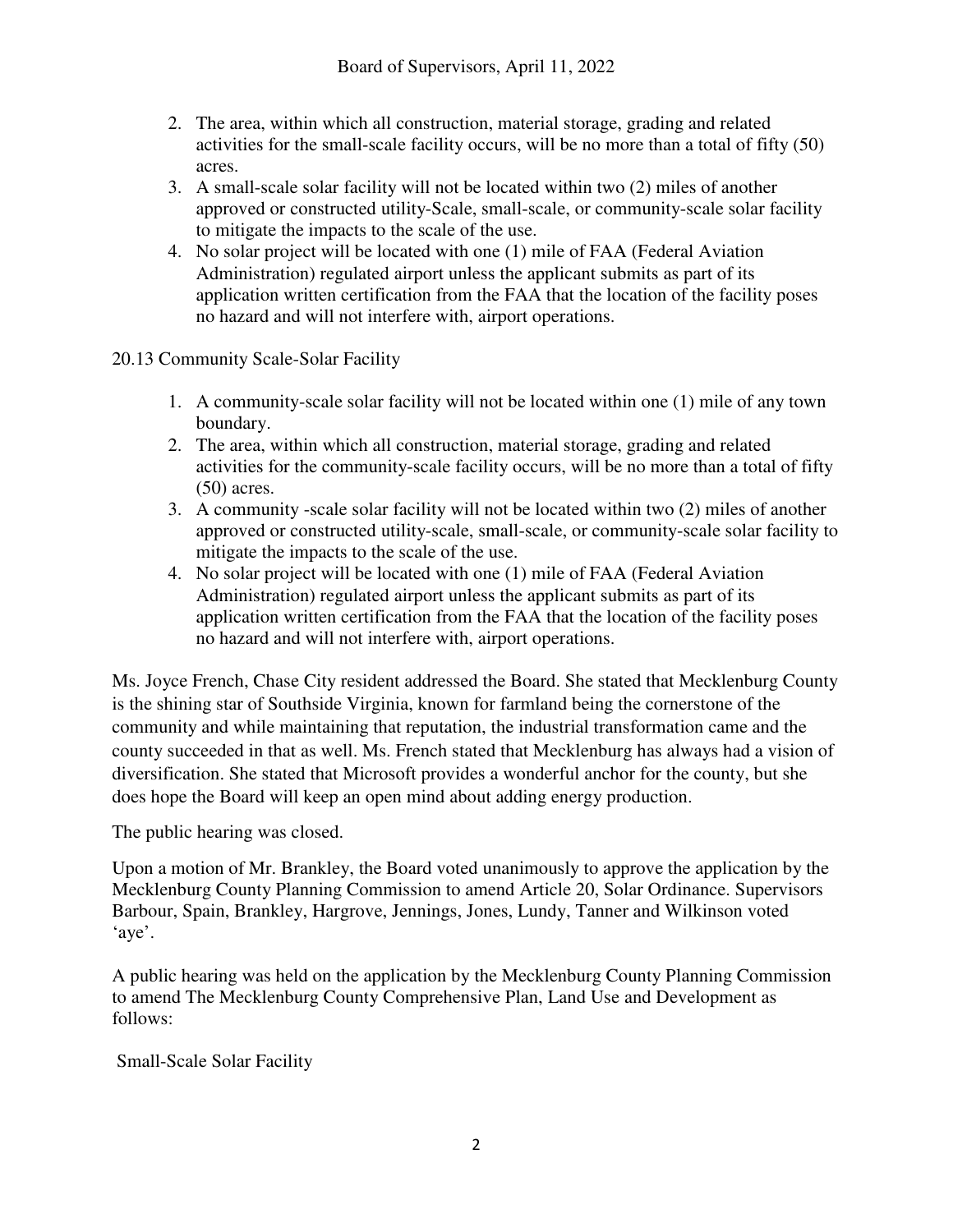- 1. A small-scale solar facility will not be located within one (1) mile of any town boundary.
- 2. The area, within which all construction, material storage, grading and related activities for the small-scale facility occurs, will be no more than a total of fifty (50) acres.
- 3. A small-scale solar facility will not be located within two (2) miles of another approved or constructed utility-Scale, small-scale, or community-scale solar facility to mitigate the impacts to the scale of the use.
- 4. No solar project will be located with one (1) mile of FAA (Federal Aviation Administration) regulated airport unless the applicant submits as part of its application written certification from the FAA that the location of the facility poses no hazard and will not interfere with, airport operations.

Community Scale-Solar Facility

- 1. A community-scale solar facility will not be located within one (1) mile of any town boundary.
- 2. The area, within which all construction, material storage, grading and related activities for the community-scale facility occurs, will be no more than a total of fifty (50) acres.
- 3. A community-scale solar facility will not be located within two (2) miles of another approved or constructed utility-scale, small-scale, or community-scale solar facility to mitigate the impacts to the scale of the use.
- 4. No solar project will be located with one (1) mile of FAA (Federal Aviation Administration) regulated airport unless the applicant submits as part of its application written certification from the FAA that the location of the facility poses no hazard and will not interfere with, airport operations.

There was no public input.

The public hearing was closed.

Upon a motion of Mr. Jones, the Board voted unanimously to approve the application by the Mecklenburg County Planning Commission to amend The Mecklenburg County Comprehensive Plan; Land Use and Development. Supervisors Barbour, Spain, Brankley, Hargrove, Jennings, Jones, Lundy, Tanner and Wilkinson voted 'aye'.

A public hearing was held on the application by Microsoft Corporation to rezone approximately 68.5 acres from PRN 37744, zoned Industrial M-1 to Agriculture to be added to PRN 37746. This property identified as County Tax Number 032000-((05))-001A zoned as Industrial M-1 is located on north side of Hwy 831 (Butler Farm Road) approximately 2/10 of a mile south of intersection with HWY 688 (Skipwith Road), Election District 8, County of Mecklenburg. Reference Deed Book LR-21-4874.

Mr. Carter, County Administrator, spoke on behalf of Microsoft Corporation. Mr. Carter advised that Microsoft was rezoning the property so it could be placed into a land conservation easement.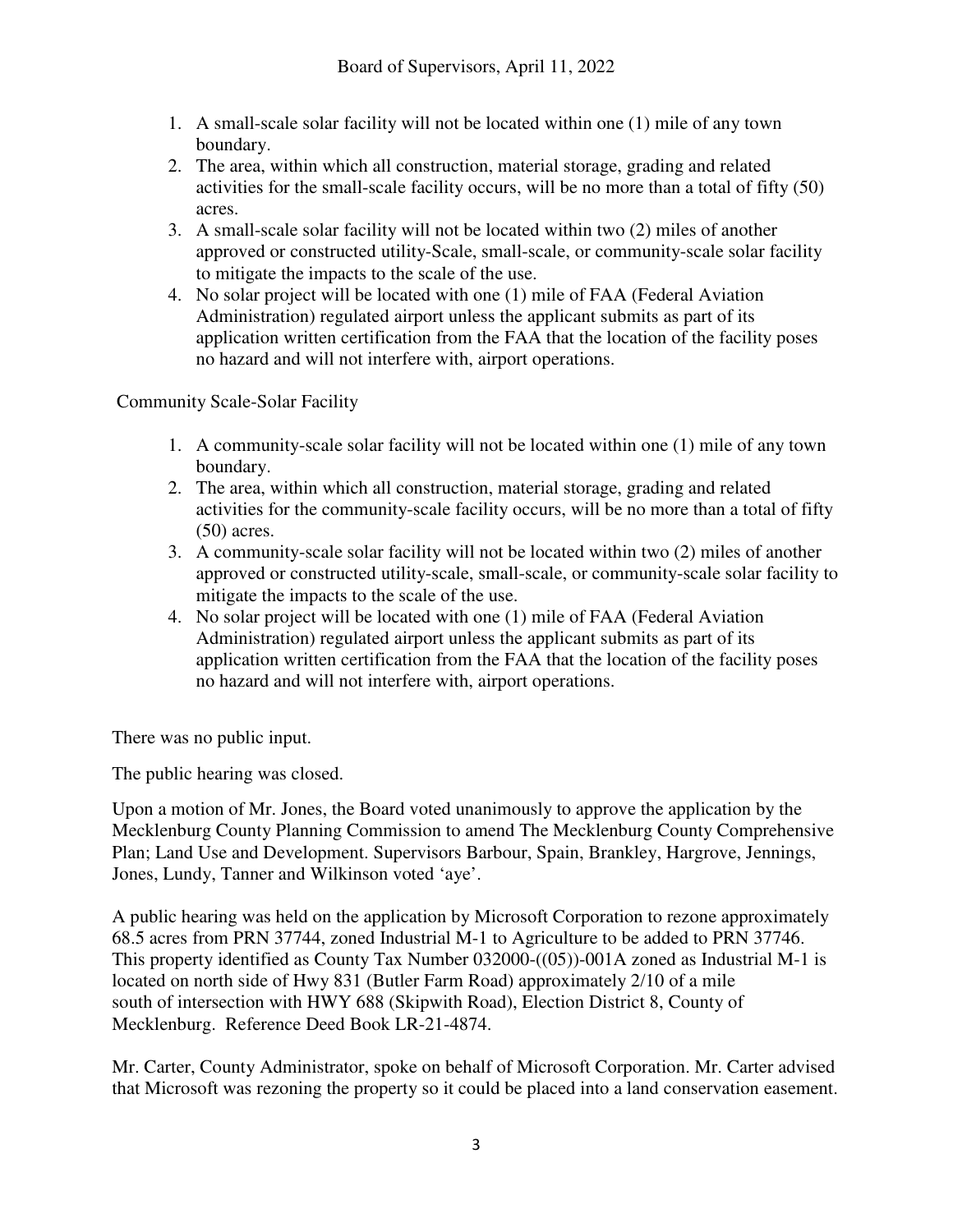There was no public input.

The public hearing was closed.

Upon a motion of Mr. Spain, the Board voted unanimously to approve the application by Microsoft Corporation to rezone approximately 68.5 acres from PRN 37744, zoned Industrial M-1 to Agriculture to be added to PRN 37746. Supervisors Barbour, Spain, Brankley, Hargrove, Jennings, Jones, Lundy, Tanner and Wilkinson voted 'aye'.

A public hearing to amend the budget for the fiscal year 2021-2022.

Mr. Carter read the following amendments that would be made:

School Board Instruction line item shall increase from \$34,233,378.00 to \$36,983,378.00

School Board Federal line item shall increase from \$5,682,379.00 to \$8,578,522.00

School Board New High School Construction line item shall increase from \$40,711,206.00 to \$43,762,259.00

Industrial Stimulus Refund line item shall increase in the General Fund Budget from \$44,846,930.00 to \$50,346,930.00.

There was no public input.

The public hearing was closed.

Upon a motion of Mr. Spain, the Board voted unanimously to amend the budget for the fiscal year 2021-2022. Supervisors Barbour, Spain, Brankley, Hargrove, Jennings, Jones, Lundy, Tanner and Wilkinson voted 'aye'.

A public hearing was held on a proposed Voluntary Boundary Adjustment Agreement by which a portion of property in the Town will be relocated outside the Town boundary, and thereafter be located in the County only. The property to be relocated outside the Town boundary consists of all of Parcel ID #37741 and Parcel ID #37747, and portions of Parcel ID #37746 and Parcel ID #37742, all of which parcels are owned by Microsoft Corporation. The property to be relocated outside the Town boundary also includes a portion of High Street.

Mr. Dusty Forbes, Town Manager of Chase City addressed the Board in support of the boundary line adjustment.

The public hearing was closed.

Upon a motion of Mr. Spain, the Board voted unanimously to approve the Voluntary Boundary Adjustment Agreement by which a portion of property in the Town will be relocated outside the Town boundary, and thereafter be located in the County only. Supervisors Barbour, Spain, Brankley, Hargrove, Jennings, Jones, Lundy, Tanner and Wilkinson voted 'aye'.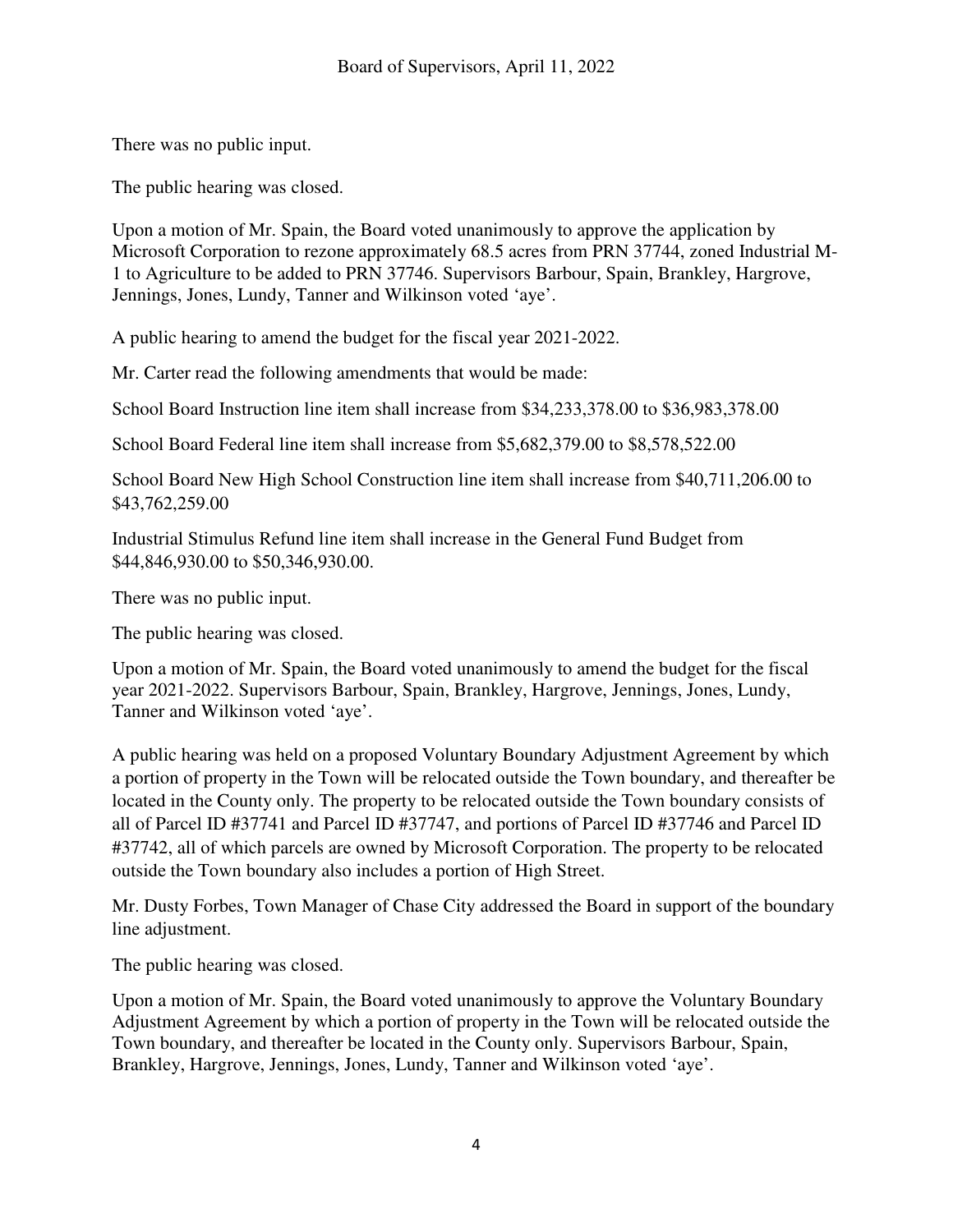Ms. Beth Englehorn, Executive Director of Southside Behavioral Health addressed the Board thanking them for their continued support over the years. She stated that their budget is running 3% under and they should have a surplus, she stated that it is due to a lack of staff. Ms. Englehorn advised that any surplus in the budget would go towards staff pay increases as they received a 23% increase in their health insurance. She advised that clients and services are beginning to pick up from the pandemic. Ms. Englehorn advised the Board that they are renovating a building in South Hill that will house all of the Emergency Services. She advised the Board that they are sponsoring a virtual conference on May  $12<sup>th</sup>$  and  $13<sup>th</sup>$ , which is free and will feature Dr. Bruce Perry as a speaker.

Mr. Paul Nichols, School Superintendent addressed the Board with an update on the new school construction project. He showed the Board pictures of the progress and stated that the project continues to be on schedule and within budget. They are looking at a substantial completion on August 1, 2022.

There was no public comment for the meeting.

The Joint Education Committee met on Thursday, March 17, 2022, at 5:00 p.m. in the Board of Supervisors Meeting Room.

Members present were Claudia Lundy, Chairperson; David Brankley, Glanzy Spain, Glenn Edwards, Ms. Dora Garner Paul Nichols, Ex-Efficio (virtual); Wayne Carter, Ex-Efficio

Also Present: Abe Jeffers, Brian Dalton

Members absent: Lindell Palmer

Mrs. Lundy called the meeting to order.

All present stood and pledged allegiance to the Flag.

Upon a motion of Mr. Spain, seconded by Ms. Garner, the committee voted unanimously to adopt the agenda as presented.

Upon a motion of Mr. Brankley, seconded by Mr. Spain, the Committee voted unanimously to approve the minutes of the July 20, 2021 meeting.

The Committee next heard a project update on the new Middle/High School Project from Vince Maresca, Project Engineer with Skanska. He stated that the project is nearing completion as work continues both inside and outside of the facility. Substantial completion is still on schedule for August 1, 2022 and owner direct purchasing is ongoing.

Ms. Garner questioned if there would be security cameras throughout the facility. Currently, there are 250 planned in the facility.

Mr. Dalton reviewed the current 5-year CIP and its progress. Most of the projects are already complete using year-end funds, CARES funding and other sources of additional State funding. Some projects in the three older Elementary Schools are on hold, pending a final decision on replacement of the facilities.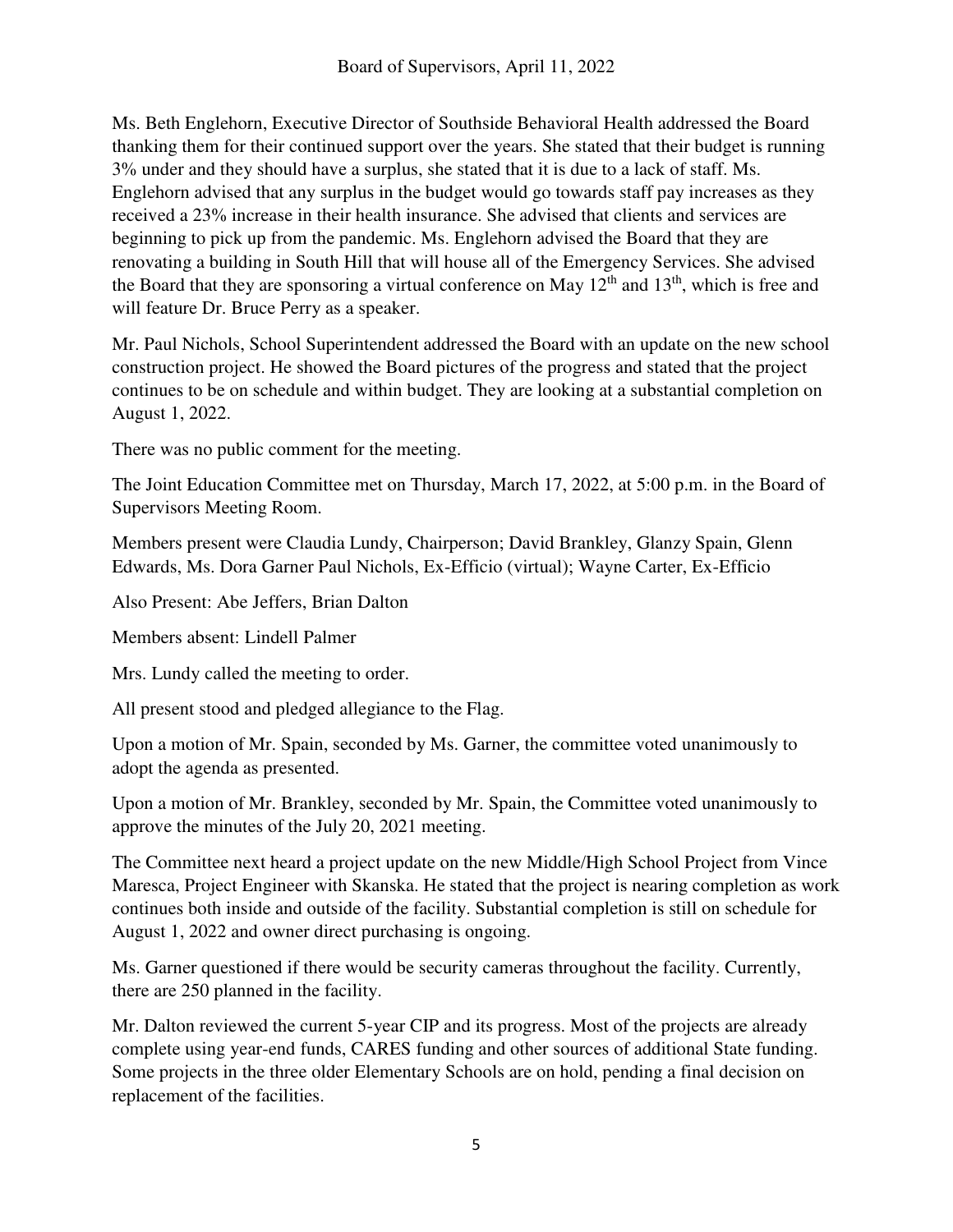The next item discussed were the new items in the 2022-23 CIP, which include turf equipment at the new school, the hiring of an architect to design the Elementary Schools, a 60x100 storage warehouse at the transportation headquarters and disposal of unused furniture from the closed middle/high schools. The total cost for these projects is \$1,400,000.00.

Mr. Carter stated that currently, the County has funding set aside for debt service for replacing the three Elementary Schools. Based upon cost estimate, the debt service would be approximately 2.5 million per school. No decision was made on the Elementary School replacements.

Upon a motion of Mr. Spain, seconded by Ms. Garner, the meeting was adjourned.

The Budget & Finance Committee met on Monday, April 11, 2022, at 8:15 a.m. in the Board of Supervisors Meeting Room.

MEMBERS PRESENT: Glanzy Spain, Chairman; David Brankley; Jim Jennings; Charles Jones; Sterling Wilkinson

ALSO PRESENT: Glenn Barbour, Andy Hargrove, Claudia Lundy, Tom Tanner, Wayne Carter, County Administrator; Judy Sheffield, Assistant County Administrator, Alex Gottschalk, Deputy County Administrator; Ed Taylor, Commissioner of the Revenue; Sandra Langford, Treasurer

The Chairman called the meeting to order.

Mr. Carter advised that the Sheriff's Department has received \$17,507.00 in donations from various contractors at Microsoft through a Walbridge fundraiser to help purchase an additional dual purpose K-9 unit.

Upon a motion of Mr. Wilkinson, the Committee unanimously recommends approval of a supplemental appropriation in the amount of \$17,507.00 to the Sheriff's Police Supplies line item of the FY22 budget.

Mr. Carter advised that the Economic Development Department has received \$212,150.25 in Small Business Recovery Grant funds.

Upon a motion of Mr. Jones, the Committee unanimously recommends approval of a supplemental appropriation in the amount of \$212,150.25 to Economic Development FY22 budget.

Mr. Carter explained the proposed ordinance to tax solar facilities of 5 megawatt or less. This was an exemption previously in the State Code.

Upon a motion of Mr. Brankley, the Committee unanimously recommends that the Board hold a public hearing on the matter in May.

Mr. Carter next explained the proposed amendment to the escalator clause on solar facilities and on storage facilities.

Upon a motion of Mr. Jennings, the Committee unanimously recommends the amendment as presented.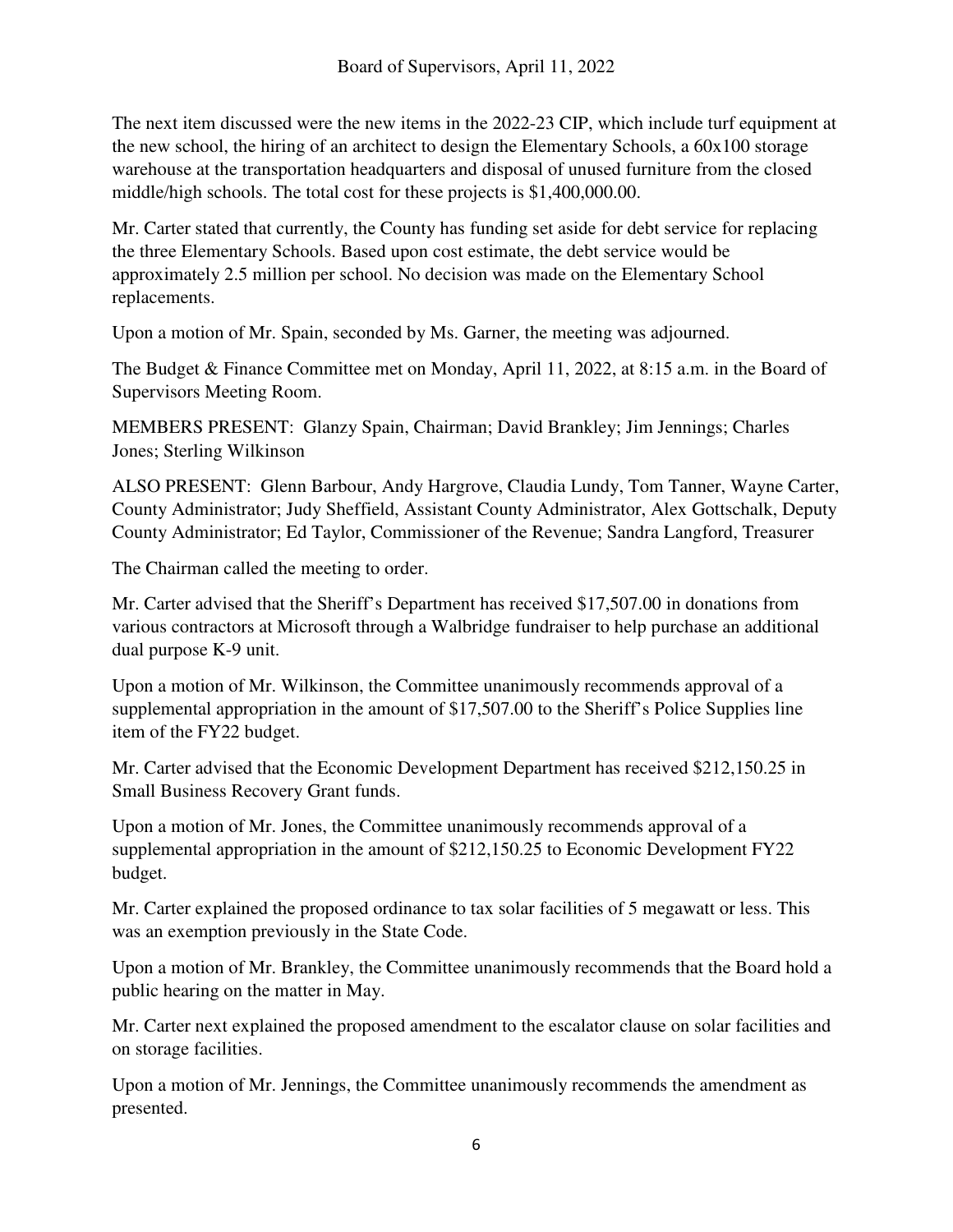There being no further business, the meeting was adjourned.

Upon a motion of Mr. Spain, the Board voted unanimously to approve a supplemental appropriation in the amount of \$17,507.00 to the Sheriff's Police Supplies line item of the FY22 budget. Supervisors Barbour, Spain, Brankley, Hargrove, Jennings, Jones, Lundy, Tanner and Wilkinson voted 'aye'.

Upon a motion of Mr. Spain, the Board voted unanimously to approve a supplemental appropriation in the amount of \$212,150.25 to the Economic Development FY22 budget. Supervisors Barbour, Spain, Brankley, Hargrove, Jennings, Jones, Lundy, Tanner and Wilkinson voted 'aye'.

Upon a motion of Mr. Spain, the Board voted unanimously go to public hearing at the Board's May meeting to propose for adoption an ordinance pursuant to Virginia Code Section 58.1-2636 which would amend Section 66-125 of the Mecklenburg County Code of Ordinances to increase the annual tax of \$1,400.00 per megawatt on any solar photovoltaic (electric energy) project, or any energy storage system, effective July 1, 2026 and effective every five years thereafter, a 10 percent increase and a separate ordinance a tax on all solar projects of 5MW or less.

The Landfill Committee met on Monday, April 11, 2022 at 8:30 a.m. in the Board of Supervisors Meeting Room.

MEMBERS PRESENT: Sterling Wilkinson, Chairman; David Brankley; Jim Jennings; Claudia Lundy

ALSO PRESENT: Glenn Barbour; Glanzy Spain; Charles Jones; Andy Hargrove; Tom Tanner; Wayne Carter, County Administrator; Judy Sheffield, Assistant County Administrator, Alex Gottschalk, Deputy County Administrator; Jenny Whittemore, Executive Administrative Assistant

Mr. Wilkinson called the meeting to order.

Mr. Carter and Mr. Gravitt explained the request to have the County pay the tipping fees for Lake Country Disposal when they use the regional landfill.

Upon a motion of Mr. Jennings, the Committee unanimously agreed to pay the tipping fees for Lake Country Disposal at the SRPSA as long as they only service Mecklenburg County Residents.

Mr. Carter explained that we are almost ready to open the Pen Road site and the schedule for closing the existing greenbox sites.

There being no further business, the meeting was adjourned.

Upon a motion of Mr. Wilkinson, the Board voted unanimously to cover the tipping fees for Lake Country Disposal at the Southside Regional Public Service Authority when they bring in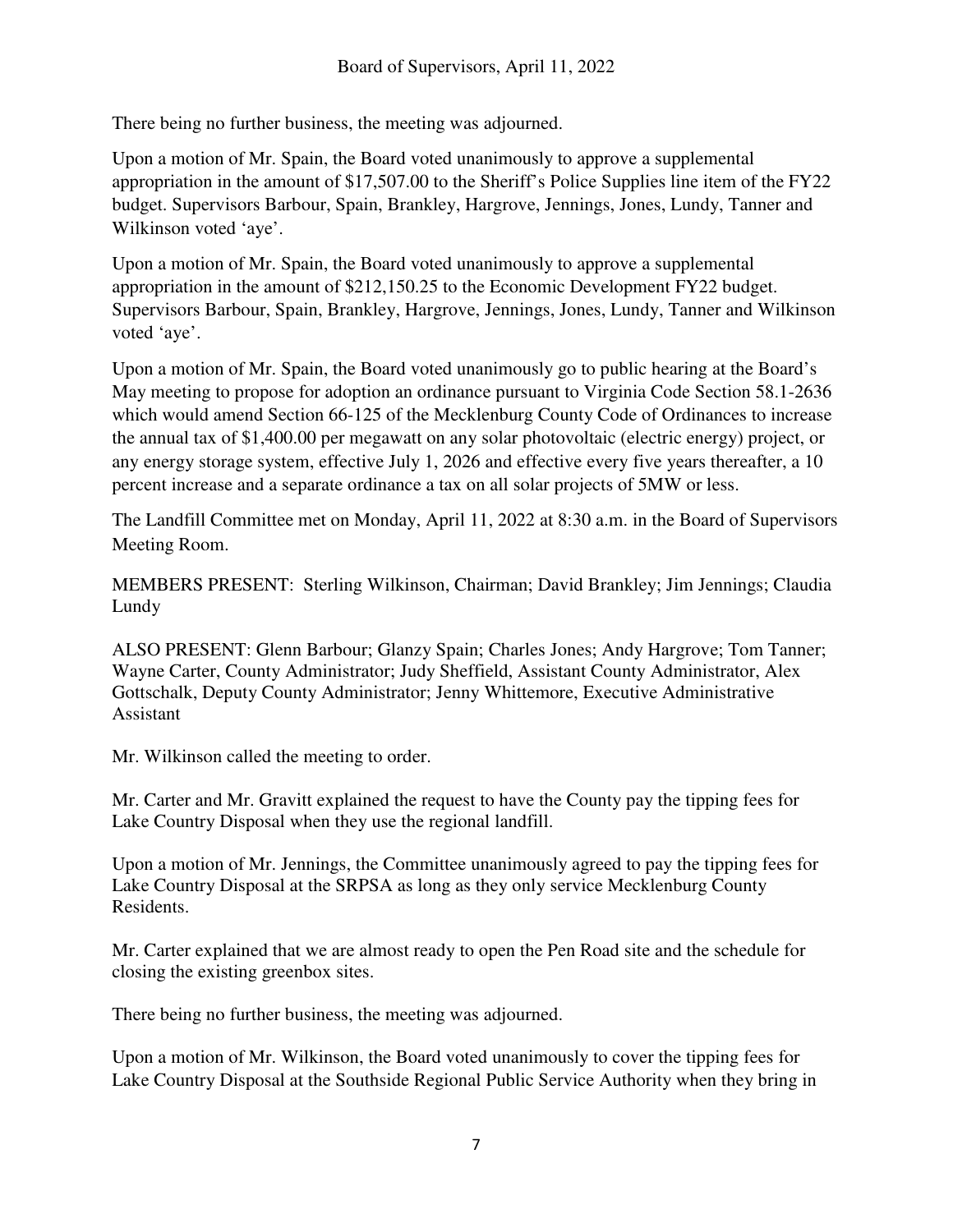Mecklenburg County Residents household waste only. Supervisors Barbour, Spain, Brankley, Hargrove, Jennings, Jones, Lundy, Tanner and Wilkinson voted 'aye'.

Under the County Administrator's report:

Mr. Carter advised that building permits are up this month, showing 14 new homes. He stated that the cost of new homes has also increased significantly. Mr. Carter stated that the Zoning Office took in a record amount of fees due to Erosion and Sediment Control Plans and finally Animal Control was able to adopt out or return 75% of the dogs picked up last month. Mr. Carter stated that the Sheriff's report indicates that they wrote over 700 tickets and had over 2,300 reports including business checks.

Mr. Kevin Smith, Assistant Resident Engineer addressed the Board with their monthly report. He stated shoulder repairs on primary roads is underway and the spring litter pick up has been completed on primary routes. Mr. Smith stated VDOT is working on Old Cox Rd daily and that the bridge replacement on Hwy 92 over Butcher's Creek is beginning and should be completed August of 2023.

Mr. Carter advised that the monthly report for Southside Behavioral Health is in the packet for review.

Mr. Alex Gottschalk presented initial drafts of redistricting maps for the entire County. Mr. Gottschalk began his remarks with a review of the project timeline. First display of the maps for the whole county at the April meeting was step two in the anticipated timeline. The next step will be to receive public comments and Board feedback on this set of maps. Mr. Gottschalk stressed that no map option had to be selected in its entirety for the unified draft map; rather, individual components of the maps or other adjustments could be selected and fused together, if possible. Mr. Gottschalk then touched upon the acceptable population counts for each district and emphasized that the map options thus far created have district sizes that range between 3,300 and 3,450, which are closer to a plus or minus differential of 2% or less, rather than the 5% allowed by redistricting practice and case law precedent.

Mr. Gottschalk unveiled each of the four map options for the entire county and discussed the highlights of each individual district and their placement within each option. Options A and B were designed based upon the same contours for District 1, having this district extend north to Boydton and drop areas east in Palmer Springs; whereas, Options C and D were designed with District 1 extending east to either U.S. 1 or I-85 in Palmer Springs, and then north up the U.S. 1 corridor. Each map option retains three minority-majority opportunity districts. Other differences discussed between the maps included contrasts in the placement of Districts 6 and 7 as well as 2 and 8.

Mr. Jones raised a question about the northern boundary of District 9. It was confirmed that District 9 reaches Highway 15.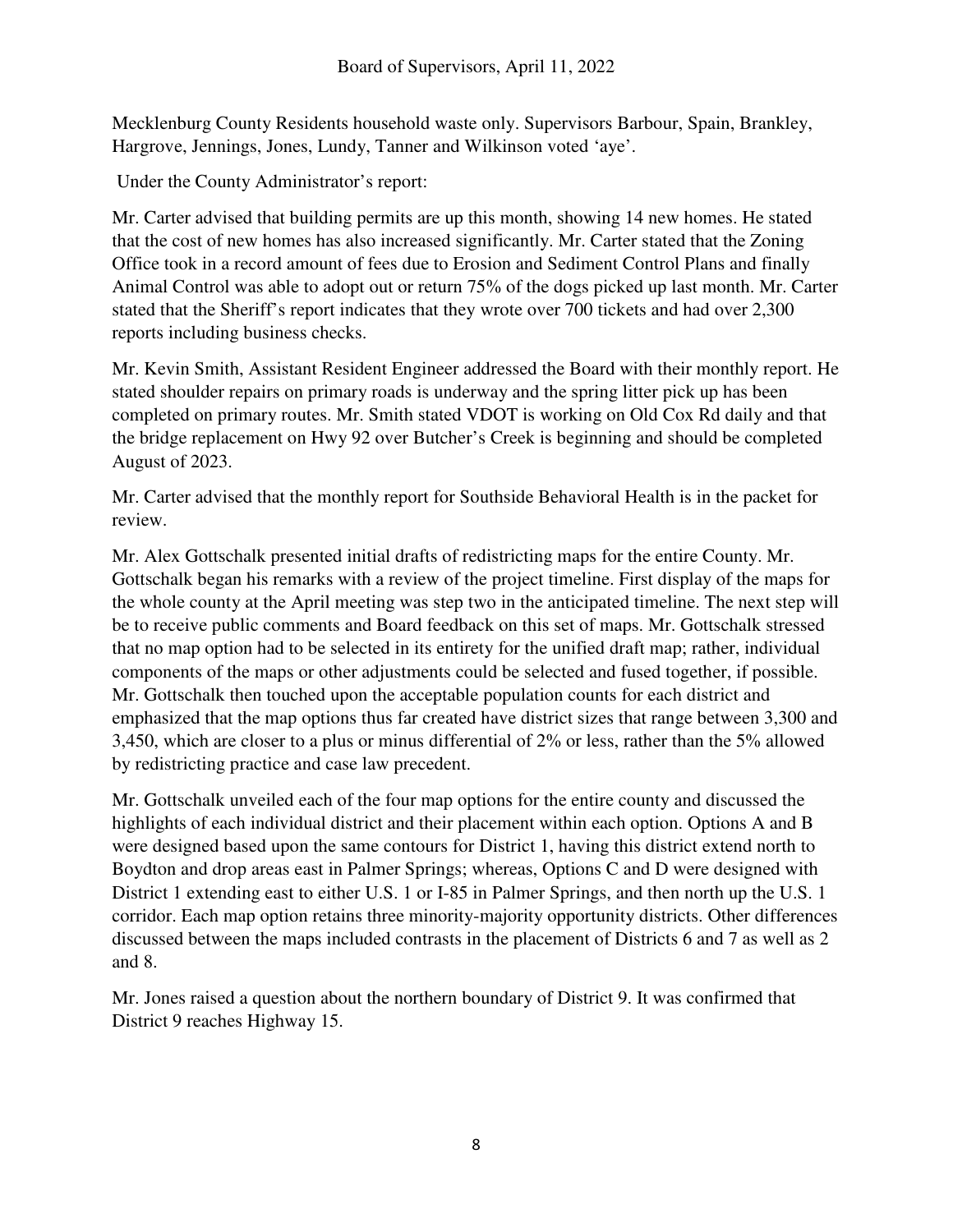Mr. Jennings asked about how to view the maps. Mr. Gottschalk responded that the maps would be uploaded into an interactive format and displayed for the public and the Board to view. Later, Mr. Gottschalk presented a slide that contained a link to the placement of the maps: https://meck.southsidegis.org/

Mrs. Lundy stressed the importance of the placement of South Hill wards in her district and she was actively involved in that allocation, despite omission from recently published public reports.

There being no further comments upon the maps at this time, they were taken into advisement.

Under the Chairman's report.

The terms of Mr. Jarrious Lassiter and Mr. Jerome Watson on the County Planning Commission will expire on May 30, 2022. They are both eligible for re-appointment.

Upon a motion of Mrs. Lundy, the Board voted unanimously to re-appoint Mr. Jarrious Lassiter to serve another term on the Mecklenburg County Planning Commission. Supervisors Barbour, Spain, Brankley, Hargrove, Jennings, Jones, Lundy, Tanner and Wilkinson voted 'aye'.

Upon a motion of Mr. Hargrove, the Board voted unanimously to re-appoint Mr. Jerome Watson to serve another term on the Mecklenburg County Planning Commission. Supervisors Barbour, Spain, Brankley, Hargrove, Jennings, Jones, Lundy, Tanner and Wilkinson voted 'aye'.

Upon a motion of Mr. Jennings, the Board voted unanimously to recommend to the Circuit Court Judge the appointment of the following individuals to the Board of Equalization. Mr. L.J. Dornak, Mr. Clark Dodson, Mr. James Jefferson, Ms. Nancy Bowman and Ms. Georgia Frank. Supervisors Barbour, Spain, Brankley, Hargrove, Jennings, Jones, Lundy, Tanner and Wilkinson voted 'aye'.

Upon a motion of Mr. Spain, the Board voted unanimously to approve the Consent Calendar as it relates to the March bills list. Supervisors Barbour, Spain, Brankley, Hargrove, Jennings, Jones, Lundy, Tanner and Wilkinson voted 'aye'.

Mr. Barbour advised the Board that he has received an invitation from the East End High School Marker Committee for an unveiling and dedication on Saturday, June 25, 2022 of a highway marker at the intersection of Dockery Road and Hwy 1.

Under the County Attorney's report:

Upon a motion of Mr. Tanner, the Board voted unanimously to adopt the following resolution conveying a 0.43 acre parcel (TMP 112000-A-044) and a 30-foot-wide access easement from Mecklenburg County to the Industrial Development Authority. Supervisors Barbour, Spain, Brankley, Hargrove, Jennings, Jones, Lundy, Tanner and Wilkinson voted 'aye'.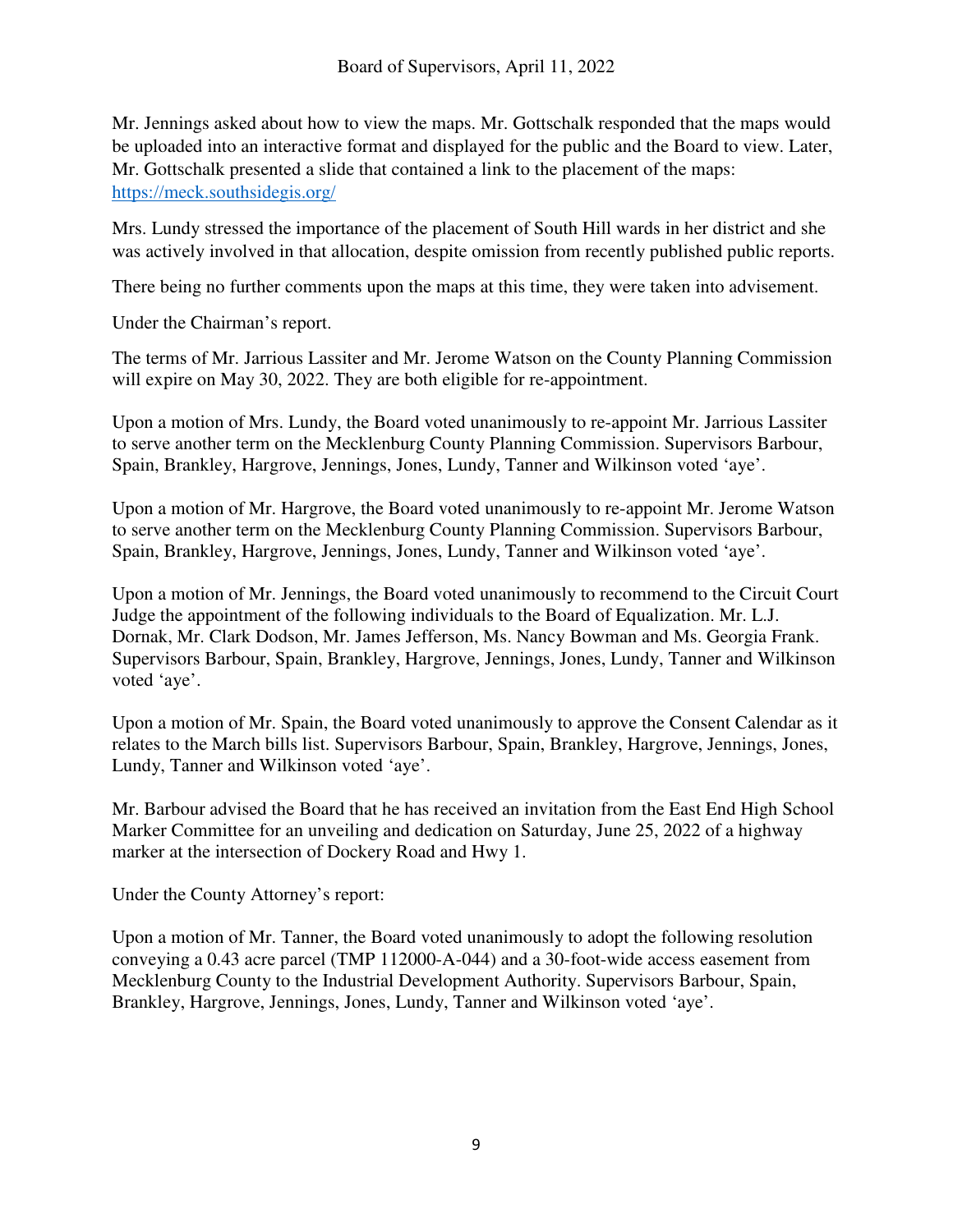# **RESOLUTION**

# **RE: CONVEYANCE OF PROPERTY & EASEMENT TO INDUSTRIAL DEVELOPMENT AUTHORITY OF MECKLENBURG COUNTY, VIRGINIA**

 **IT IS HEREBY RESOLVED** by the Mecklenburg County Board of Supervisors that the deed conveying a 0.43 acre parcel (TMP 112000-A-044) and a 30-foot-wide access easement from Mecklenburg County, Virginia, to Industrial Development Authority of Mecklenburg County, Virginia is approved in the form this day presented or as hereafter modified by the County Attorney, and that the Chair/Vice-Chair of the Board of Supervisors, either of whom may act alone, is authorized to execute said deed on behalf of Mecklenburg County, Virginia.

Upon a motion of Mr. Jennings, the Board voted unanimously to adopt the following resolution vacating two undeveloped roads. Supervisors Barbour, Spain, Brankley, Hargrove, Jennings, Jones, Lundy, Tanner and Wilkinson voted 'aye'.

#### **MECKLENBURG COUNTY BOARD OF SUPERVISORS**

# **RESOLUTION**

 **WHEREAS,** by documents presented to the Mecklenburg County Board of Supervisors ("Board"), William F. Halder, Jr. and Nancy S. Halder sought Board action by which two undeveloped roads adjoining property owned by them in the Newman Subdivision, Boydton Magisterial District, shown on certain plats thereof recorded in the Clerk's Office of the Mecklenburg County Circuit Court in Deed Book 354 at page 68, and in Deed Book 170 at page 533, would be vacated;

 **WHEREAS,** the attorney for the property owners has presented to the Board a certificate of title by which he certifies as to those facts required to be established under Virginia Code Section 15.2-2272.1. in order to enable such vacation; and

 **WHEREAS,** in reliance on said certificate of title, the Board has concluded that it would be appropriate to execute the document by which the vacation of said two undeveloped roads will be effected.

 **IT IS, ACCORDINGLY, HEREBY RESOLVED** that the document prepared by the property owners' attorney titled "Affidavit" is hereby approved in the form this day presented, and the County Administrator is hereby authorized to execute and deliver for recordation said document, to which shall be attached for recordation a certified copy of this resolution and a copy of the certificate of title provided by the attorney for the property owners, all three of which documents must be recorded together in the Clerk's Office of the Circuit Court for Mecklenburg County, Virginia, as a condition of the Board's adoption of this resolution.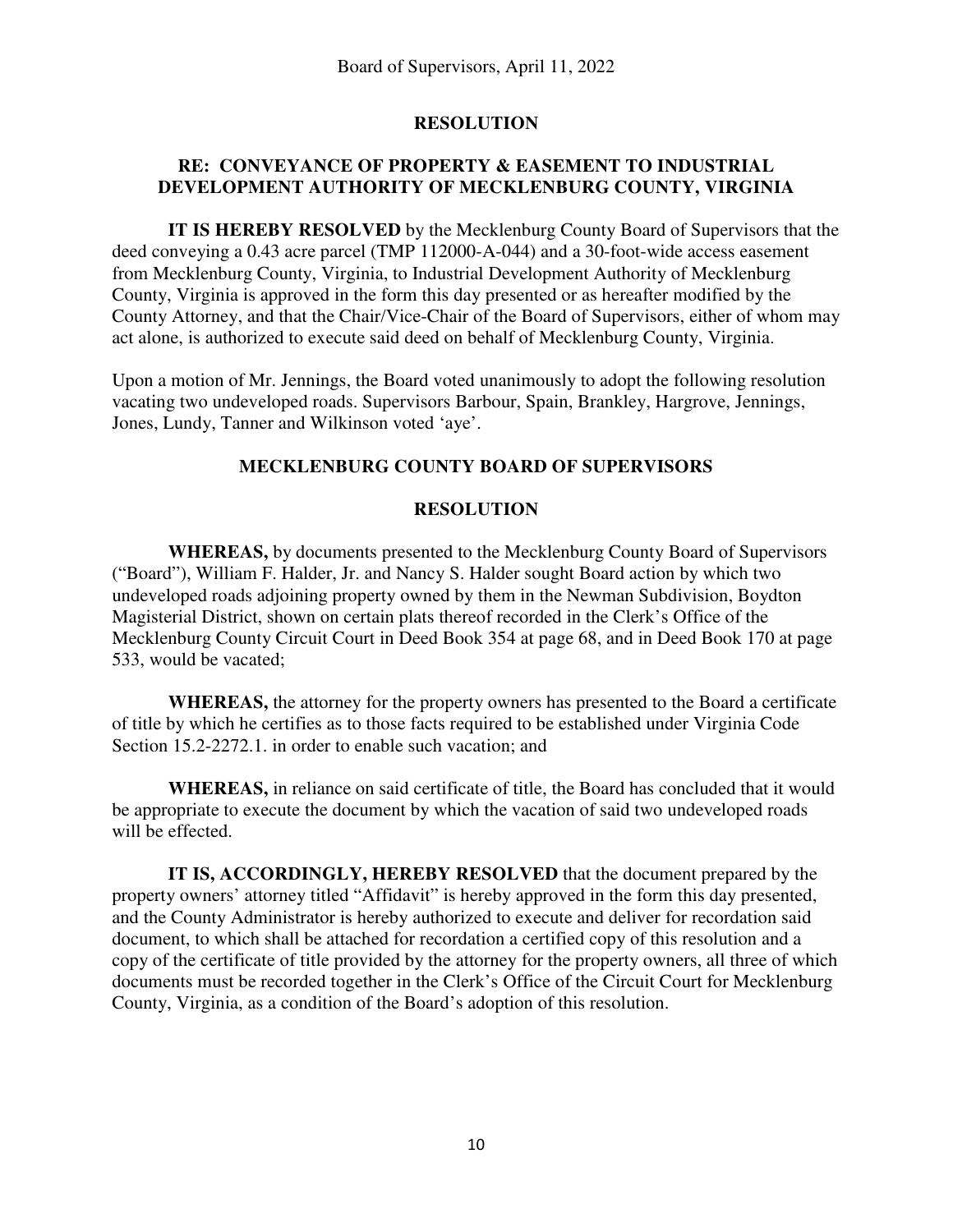Under Board Member Matters:

Mr. Jennings thanked Alex Gottschalk for the work on redistricting and advised the Board that the Agricultural Development Committee needs to be restructured before a committee meeting is planned. He asked that each Board Member report back in May with a nominee for their district.

Mr. Hargrove stated that to have the new school facility almost completed on schedule and within budget is encouraging. Mr. Hargrove also reminded everyone that this week is Telecommunicator's Week and encouraged everyone to reach out and show appreciation to them. Mr. Hargrove also thanked Mr. Gottschalk for his work on redistricting.

Mr. Wilkinson also stated how amazing it is with the rises in cost, that the school project has remained on schedule, he thanked Mr. Nichols and Skanska for that. Mr. Wilkinson applauded Alex Gottschalk for his work and wished everyone a Happy Easter.

Mr. Jones stated that he was pleased to hear about the amount of construction going on in the County and the investments that people are making in our communities. He stated it is a wonderful time of the year to visit the ballparks in our communities and see the amount of joy they bring to the children.

 Mr. Tanner stated that the new school looks amazing and he would like to donate some screen printing equipment to them. Mr. Tanner stated that the Roanoke River Service Authority is looking at a 10 percent increase in rates for the upcoming year and spoke about the employee recruitment issue at the Meherrin River Regional Jail. Mr. Tanner then recognized the 911 dispatchers, stating that they are the voice in the night and encouraged everyone to show their appreciation this week. Finally, Mr. Tanner thanked Alex Gottschalk and wished everyone a Happy Easter.

Mrs. Lundy addressed her concerns with litter in the County, thanked Alex Gottschalk for his work on redistricting and reminded everyone the hard work and compromise that went into planning for the new school. She thanked Mr. Nichols for his dedication.

Mr. Brankley stated that he is pleased with the amendments to the solar ordinance and questioned how efficient the panels really are. Mr. Brankley stated that the new school will be done soon and the Board needs to decide about the Elementary School renovations to save the School Board from unnecessary maintenance on the old middle/high schools.

Mr. Spain highlighted that the County has a lot going on from new school construction, redistricting, housing growth problems and waste. He then wished everyone a Happy Easter.

Mr. Barbour gave the Board an update from the Lake Gaston Weed Control Council meeting and acknowledged the traffic issue at South Hill Elementary. He stated that South Hill Methodist Church is having a lint service Wednesday at 12:00 p.m. and everyone is invited. Mr. Barbour then recognized the talented actors in Clarksville, as he attended The Last Supper Drama this past weekend put on by the Clarksville Community Players.